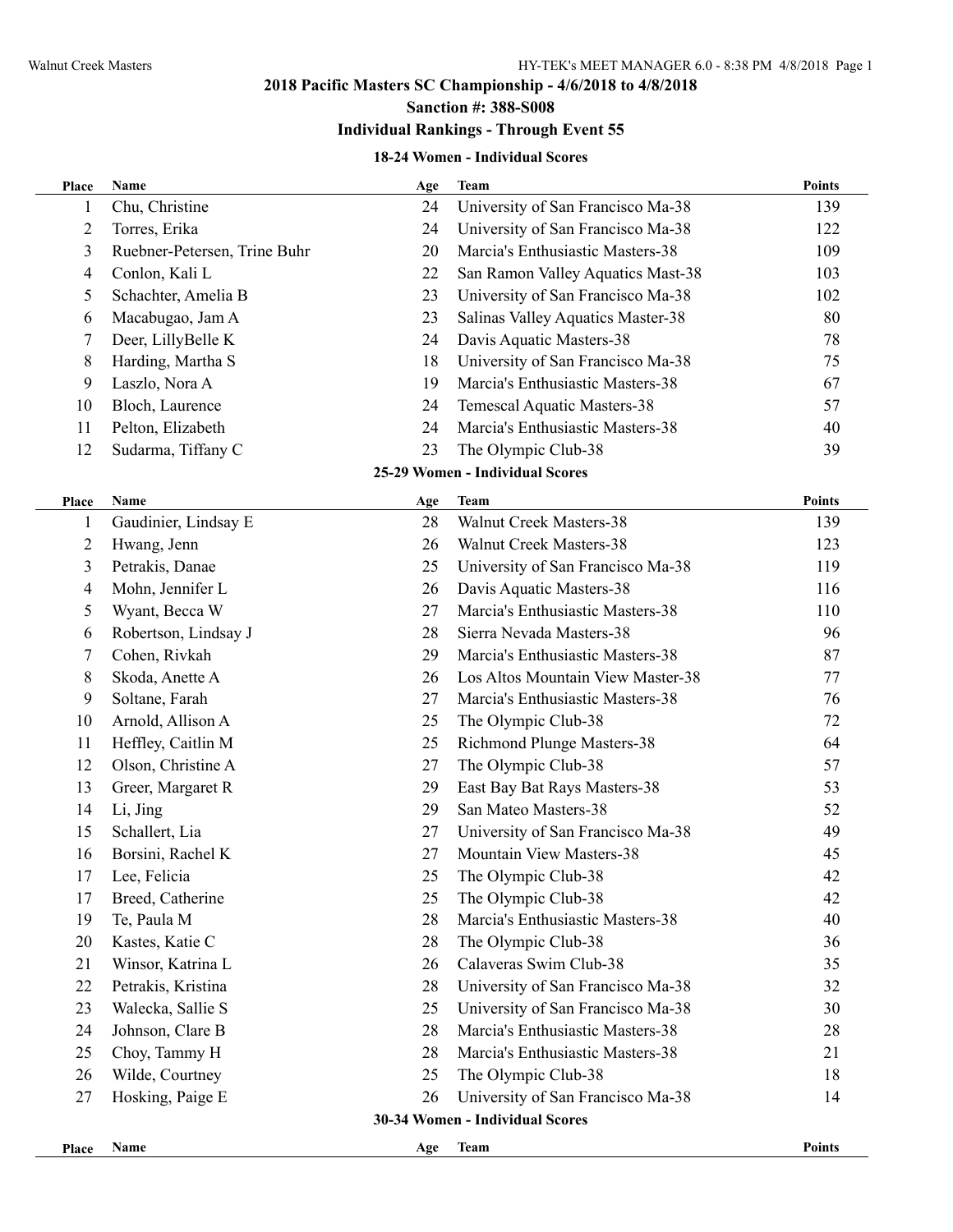|  | <b>Sanction #: 388-S008</b> |
|--|-----------------------------|
|  |                             |

### **Individual Rankings - Through Event 55**

| 1     | Condon, Laura M           | 32  | Marcia's Enthusiastic Masters-38    | 126           |
|-------|---------------------------|-----|-------------------------------------|---------------|
| 2     | Bratberg, Amanda F        | 32  | Fountaingrove Master Swimming-38    | 101           |
| 3     | Tiernan, Heather          | 34  | Walnut Creek Masters-38             | 96            |
| 4     | Batzer, Tunisia A         | 34  | Vacaville Swim Club-38              | 93            |
| 5     | Radecke-Noble, Jennifer D | 33  | Tri Valley Masters-38               | 82            |
| 6     | Marullo, Rachel           | 34  | Club Hot Tub-38                     | 74            |
| 7     | Encina, Emily             | 33  | Marcia's Enthusiastic Masters-38    | 71            |
| 7     | Chaiyasane, Koung         | 33  | Marcia's Enthusiastic Masters-38    | 71            |
| 9     | O'Brien, Mackenzie M      | 30  | Marcia's Enthusiastic Masters-38    | 70            |
| 9     | Koo, Constance            | 33  | Marcia's Enthusiastic Masters-38    | 70            |
| 11    | McGraw, Kathleen E        | 31  | The Olympic Club-38                 | 40            |
| 11    | Houston, Katy             | 30  | The Olympic Club-38                 | 40            |
| 11    | Magee, Kathryn D          | 34  | Marcia's Enthusiastic Masters-38    | 40            |
| 14    | Vernon, Rachel V          | 31  | Marcia's Enthusiastic Masters-38    | 30            |
| 15    | Roeca, Wesleigh E         | 34  | University of San Francisco Ma-38   | 21            |
| 16    | Valle, Paige              | 32  | Albany Armada Aquatic Masters-38    | 19            |
| 17    | Robinson, Heather         | 34  | Marcia's Enthusiastic Masters-38    | 14            |
|       |                           |     | 35-39 Women - Individual Scores     |               |
| Place | Name                      | Age | <b>Team</b>                         | <b>Points</b> |
| 1     | Lawrence, Laura A         | 38  | <b>Walnut Creek Masters-38</b>      | 137           |
| 2     | Stretch, Sarah K          | 38  | Marcia's Enthusiastic Masters-38    | 129           |
| 3     | Rueda, Marcela            | 36  | Santa Rosa Masters-38               | 128           |
| 4     | Flynn, Elizabeth A        | 38  | Marcia's Enthusiastic Masters-38    | 126           |
| 5     | Flecker, Donita L         | 35  | Sebastopol Masters Aquatic Clu-38   | 106           |
| 6     | Hardin, Meghan S          | 36  | North Bay Aquatics-38               | 105           |
| 7     | Buskirk, Emily K          | 37  | North Bay Aquatics-38               | 99            |
| 8     | Keeler, Susan E           | 39  | <b>Stanford Masters Swimming-38</b> | 94            |
| 9     | Reilly, Marley O          | 35  | Marcia's Enthusiastic Masters-38    | 87            |
| 10    | Watanabe, Naoko           | 35  | The Olympic Club-38                 | 84            |
| 11    | Doyle, Nia B              | 37  | Marcia's Enthusiastic Masters-38    | 62            |
| 12    | Nonaka, Marissa G         | 39  | Walnut Creek Masters-38             | 54            |
| 13    | Lapalme, Iris F           | 37  | Marcia's Enthusiastic Masters-38    | 53            |
| 14    | Bradford, Amy C           | 37  | <b>Walnut Creek Masters-38</b>      | 51            |
| 15    | Prezzano, Calley J        | 35  | Temescal Aquatic Masters-38         | 50            |
| 15    | Nehrebecki, Helene        | 38  | Rocklin Aquatics Masters-38         | 50            |
| 17    | Chow, Jackie I            | 39  | Davis Aquatic Masters-38            | 49            |
| 18    | Schley, Kelly             | 38  | Marcia's Enthusiastic Masters-38    | 45            |
| 19    | Ramirez, Millie           | 37  | Marcia's Enthusiastic Masters-38    | 42            |
| 20    | Shipp, Rachel V           | 35  | The Olympic Club-38                 | 36            |
| 21    | Maehr, Erin               | 36  | Temescal Aquatic Masters-38         | 19            |
| 22    | Sweeney, Megan M          | 38  | University of San Francisco Ma-38   | 16            |
| 23    | Abbott, Bridget           | 36  | Walnut Creek Masters-38             | 14            |
|       |                           |     | 40-44 Women - Individual Scores     |               |
| Place | Name                      | Age | <b>Team</b>                         | <b>Points</b> |
|       |                           |     |                                     |               |

1 Richards, Ericka L 40 Walnut Creek Masters-38 147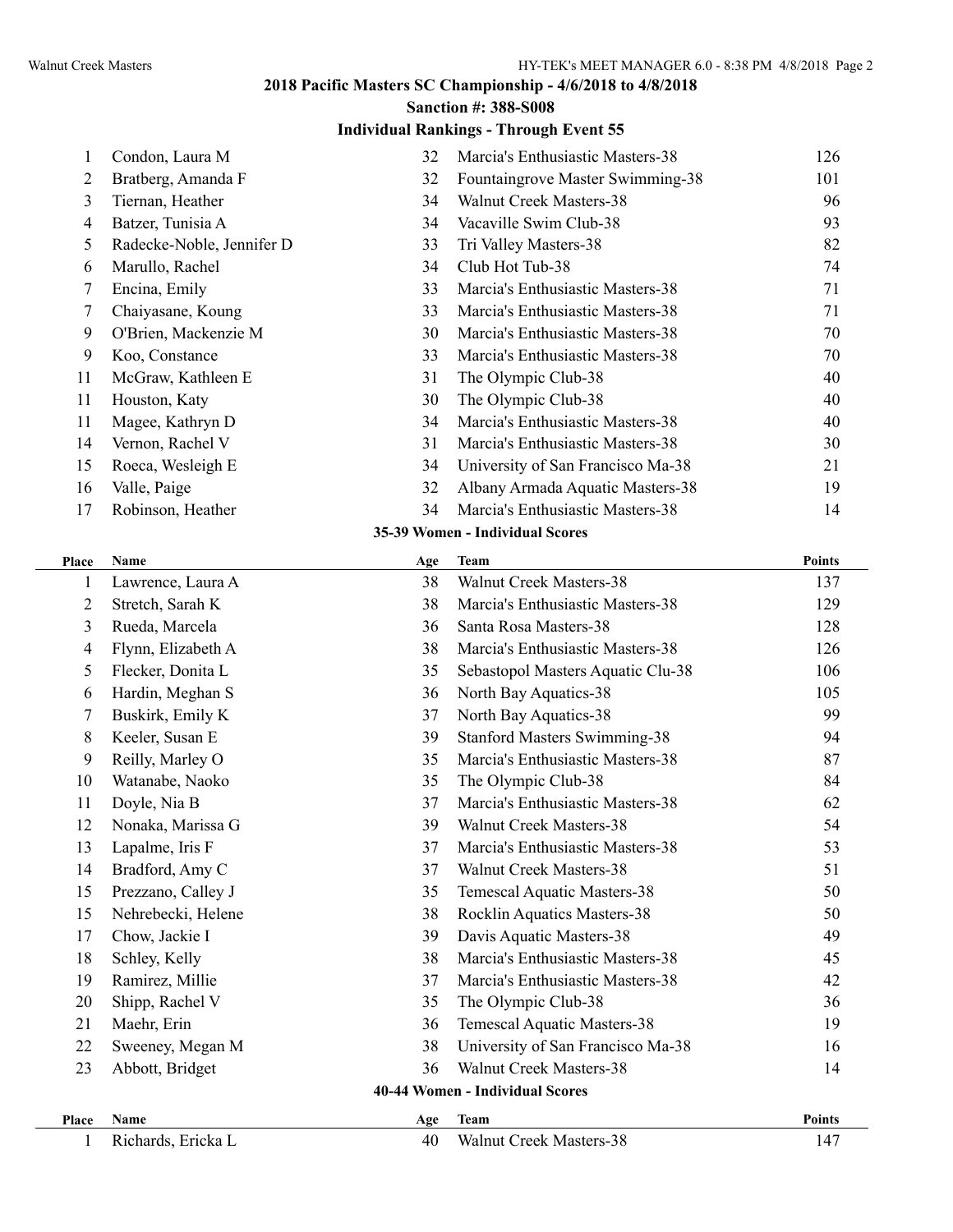# **2018 Pacific Masters SC Championship - 4/6/2018 to 4/8/2018 Sanction #: 388-S008**

| Place | Name                  | Age | <b>Team</b>                       | <b>Points</b> |
|-------|-----------------------|-----|-----------------------------------|---------------|
| 2     | Readal, Stacy L       | 41  | Marcia's Enthusiastic Masters-38  | 134           |
| 3     | Ongerth, Ann Michelle | 43  | <b>Walnut Creek Masters-38</b>    | 114           |
| 4     | Smith, Angela R       | 43  | San Ramon Valley Aquatics Mast-38 | 113           |
| 4     | Clarke, Sunne A       | 43  | Marcia's Enthusiastic Masters-38  | 113           |
| 6     | Moore, Megan          | 40  | <b>Walnut Creek Masters-38</b>    | 110           |
| 7     | Glenn, Katie          | 41  | Off Piste Aquatics-32             | 84            |
| 8     | Darling, Colleen M    | 43  | <b>Walnut Creek Masters-38</b>    | 72            |
| 9     | Belluomini, Melanie C | 40  | Davis Aquatic Masters-38          | 67            |
| 10    | Agocs, Melissa        | 41  | Marcia's Enthusiastic Masters-38  | 63            |
| 11    | Lindahl, Sarah        | 41  | Marcia's Enthusiastic Masters-38  | 56            |
| 12    | Wiener, Jocelyn       | 40  | Temescal Aquatic Masters-38       | 50            |
| 12    | Kennedy, Erin         | 44  | Temescal Aquatic Masters-38       | 50            |
| 14    | Gentles, Melanie H    | 41  | Davis Aquatic Masters-38          | 38            |
| 15    | Robinson, Mary        | 43  | Marcia's Enthusiastic Masters-38  | 36            |
| 15    | Tsui, Bonnie          | 41  | Albany Armada Aquatic Masters-38  | 36            |
| 17    | Johnson, Michelle     | 41  | San Ramon Valley Aquatics Mast-38 | 35            |
| 18    | Maze, Ghislaine       | 43  | University of San Francisco Ma-38 | 19            |
| 19    | Condie, Gabriella     | 42  | Marcia's Enthusiastic Masters-38  | 18            |
| 20    | Sabil, Wafaa          | 41  | University of San Francisco Ma-38 | 17            |
| 21    | Croteau, Dominique    | 44  | Temescal Aquatic Masters-38       | 16            |
|       |                       |     | 45-49 Women - Individual Scores   |               |
| Place | Name                  | Age | <b>Team</b>                       | <b>Points</b> |
| 1     | Zamanian, Alison H    | 47  | <b>Walnut Creek Masters-38</b>    | 147           |
| 2     | Jones, Sara H         | 49  | Santa Rosa Masters-38             | 132           |
| 3     | Shu, Vicki            | 49  | Marcia's Enthusiastic Masters-38  | 127           |
| 4     | Nelson, Sheila        | 49  | Santa Rosa Masters-38             | 121           |
| 5     | de la Torre, Yasuko   | 47  | Marcia's Enthusiastic Masters-38  | 117           |
| 6     | Stone, Alice          | 49  | Walnut Creek Masters-38           | 111           |
| 7     | Strong, Susan D       | 46  | <b>Walnut Creek Masters-38</b>    | 105           |
| 8     | Brakeman, Jennifer    | 47  | Manatee Aquatic Masters Inc-38    | 96            |
| 9     | Worthman, Catha A     | 49  | Marcia's Enthusiastic Masters-38  | 92            |
| 10    | Hagstrom, Lisa        | 47  | Streamliners-38                   | 90            |
| 11    | Voight, Tina M        | 48  | Marcia's Enthusiastic Masters-38  | 84            |
| 12    | Rublein, Susanne P    | 47  | Manatee Aquatic Masters Inc-38    | 82            |
| 13    | Hertzer, Cynthia J    | 48  | Santa Cruz Masters Aquatics-38    | 76            |
| 14    | Lathouwers, Lynn C    | 47  | <b>Swymnut Masters-38</b>         | 73            |
| 15    | Nicolescu, Andreea C  | 46  | North Bay Aquatics-38             | 72            |
| 16    | Juson, Justine        | 49  | University of San Francisco Ma-38 | 68            |
| 17    | Zipay, Heidi B        | 45  | American Canyon Expert Swimmer-38 | 54            |
| 18    | Duggan, Karen L       | 47  | Walnut Creek Masters-38           | 50            |
| 19    | Choury, Alicia        | 45  | Marcia's Enthusiastic Masters-38  | 47            |
| 19    | Moll, Jessica E       | 45  | Marcia's Enthusiastic Masters-38  | 47            |
| 19    | Espinosa, Rebecca     | 47  | Marcia's Enthusiastic Masters-38  | 47            |
| 22    | Hunter, Missy L       | 49  | Walnut Creek Masters-38           | 45            |
| 23    | La Voie, Caroline G   | 47  | Orinda Country Club Masters-38    | 34            |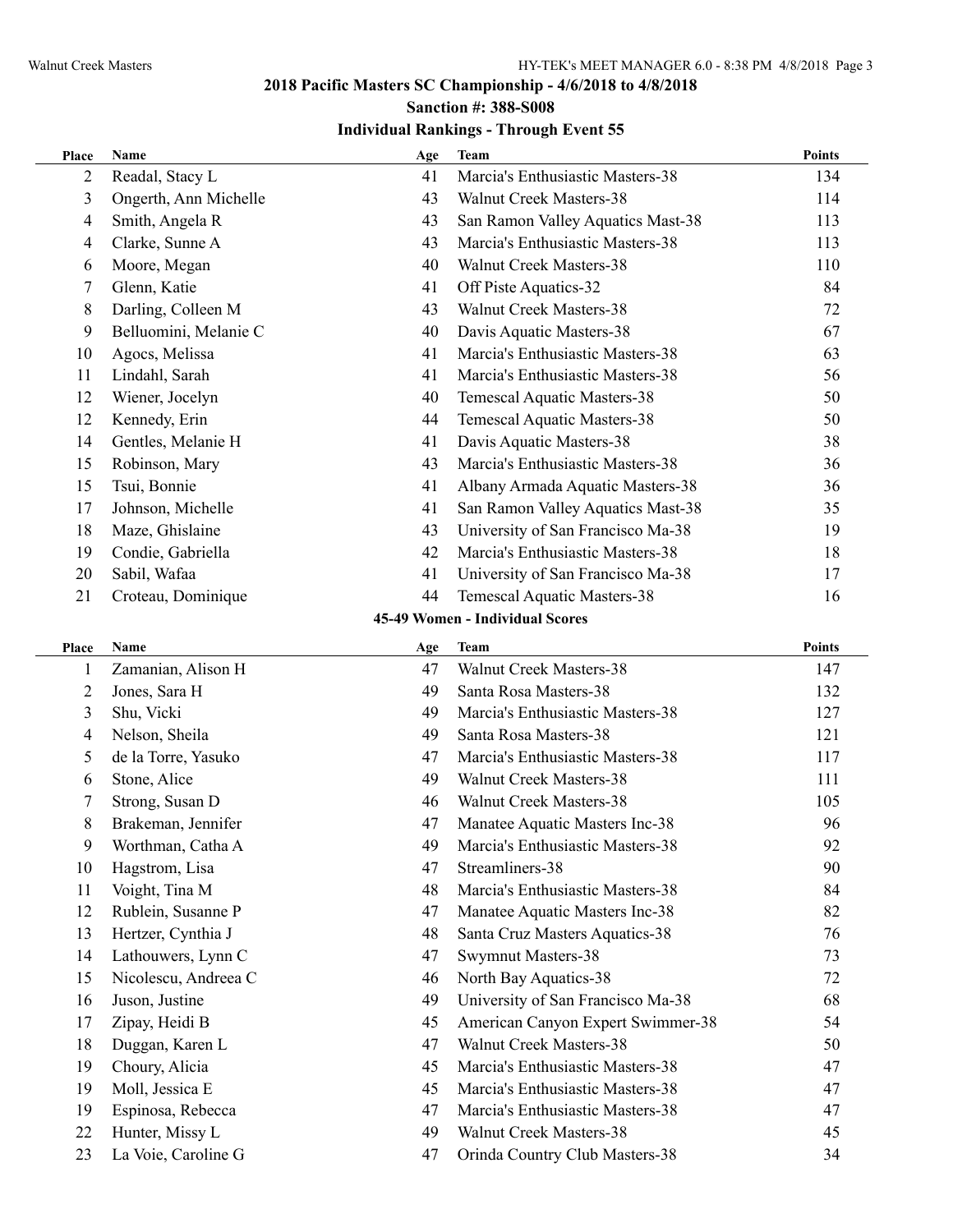**Sanction #: 388-S008**

#### **Individual Rankings - Through Event 55**

#### **45-49 Women - Individual Scores**

| Place          | Name                      | Age | <b>Team</b>                       | <b>Points</b> |
|----------------|---------------------------|-----|-----------------------------------|---------------|
| 24             | Miller, Janet H           | 45  | Walnut Creek Masters-38           | 29            |
| 25             | Steinheiser, Fritzi       | 47  | Club Hot Tub-38                   | 22            |
| 26             | Phelps, Sarah K           | 48  | Club Hot Tub-38                   | 21            |
| 27             | Harvey, Leeann B          | 48  | <b>Walnut Creek Masters-38</b>    | 17            |
| 28             | Hebert, Trudi             | 45  | Richmond Plunge Masters-38        | 14            |
| 28             | Lewis, Aki                | 47  | San Ramon Valley Aquatics Mast-38 | 14            |
| 30             | Stynes, Kelly H           | 47  | Walnut Creek Masters-38           | 13            |
| 31             | Chachkin, Myra            | 49  | Manatee Aquatic Masters Inc-38    | 6             |
|                |                           |     | 50-54 Women - Individual Scores   |               |
| <b>Place</b>   | Name                      | Age | Team                              | <b>Points</b> |
| 1              | Ward, Lisa A              | 54  | <b>Walnut Creek Masters-38</b>    | 142           |
| $\overline{2}$ | Welting, Laureen K        | 52  | The Olympic Club-38               | 139           |
| 3              | Garforth, Emma            | 50  | Davis Aquatic Masters-38          | 130           |
| 4              | Perry, Rebecca R          | 53  | Manatee Aquatic Masters Inc-38    | 126           |
| 5              | Bulman, Robin A           | 52  | Santa Rosa Masters-38             | 125           |
| 6              | Russell, Jane E           | 54  | Davis Aquatic Masters-38          | 121           |
| 7              | Phalen, Jennifer R        | 53  | Davis Aquatic Masters-38          | 110           |
| 8              | Cox, Juliet E             | 50  | Manatee Aquatic Masters Inc-38    | 109           |
| 9              | Ayora, Clara              | 51  | Marcia's Enthusiastic Masters-38  | 101           |
| 10             | Burger, Clare P           | 50  | Marcia's Enthusiastic Masters-38  | 99            |
| 11             | Curtin, Janice A          | 50  | Sierra Marlins Masters-38         | 94            |
| 12             | Coomber, Molly D          | 52  | North Bay Aquatics-38             | 93            |
| 12             | Connolly, Cindi           | 53  | Fountaingrove Master Swimming-38  | 93            |
| 14             | Lein, Brenda S            | 53  | North Bay Aquatics-38             | 90            |
| 15             | Asta, Lisa M              | 52  | <b>Walnut Creek Masters-38</b>    | 86            |
| 16             | Couch, Stephanie D        | 53  | Menlo Masters-38                  | 81            |
| 17             | Cannon, Lindsey A         | 52  | Walnut Creek Masters-38           | 76            |
| 18             | Friedlander, Rebecca L    | 51  | Sierra Nevada Masters-38          | 75            |
| 19             | Field, Lessly W           | 50  | Albany Armada Aquatic Masters-38  | 73            |
| 20             | Salmi, Andrea L           | 53  | North Bay Aquatics-38             | 71            |
| 21             | Le Febre, Karen J         | 50  | Davis Aquatic Masters-38          | 67            |
| 22             | Quick, Sarah E            | 54  | North Bay Aquatics-38             | 60            |
| 23             | Huse, Green               | 50  | Marcia's Enthusiastic Masters-38  | 51            |
| 24             | Williams, Mary V          | 54  | Walnut Creek Masters-38           | 48            |
| 25             | Crow, Joan A              | 53  | Davis Aquatic Masters-38          | 47            |
| 26             | Trevisan, Cynthia S       | 52  | Cal Maritime Academy Masters-38   | 36            |
| 26             | Riley, Jayne E            | 54  | San Ramon Valley Aquatics Mast-38 | 36            |
| 28             | Conner, Mary M            | 51  | Walnut Creek Masters-38           | 32            |
| 29             | O'Keefe, Kimberley F      | 53  | Marcia's Enthusiastic Masters-38  | 31            |
| 30             | Kelly Smethurst, Andrea E | 50  | Walnut Creek Masters-38           | 30            |
| 31             | Zuppan-Hood, Patricia J   | 53  | <b>Walnut Creek Masters-38</b>    | 29            |
| 32             | Mose, Becky               | 51  | San Ramon Valley Aquatics Mast-38 | 26            |
| 33             | Anderson, Meredith C      | 54  | Marcia's Enthusiastic Masters-38  | 23            |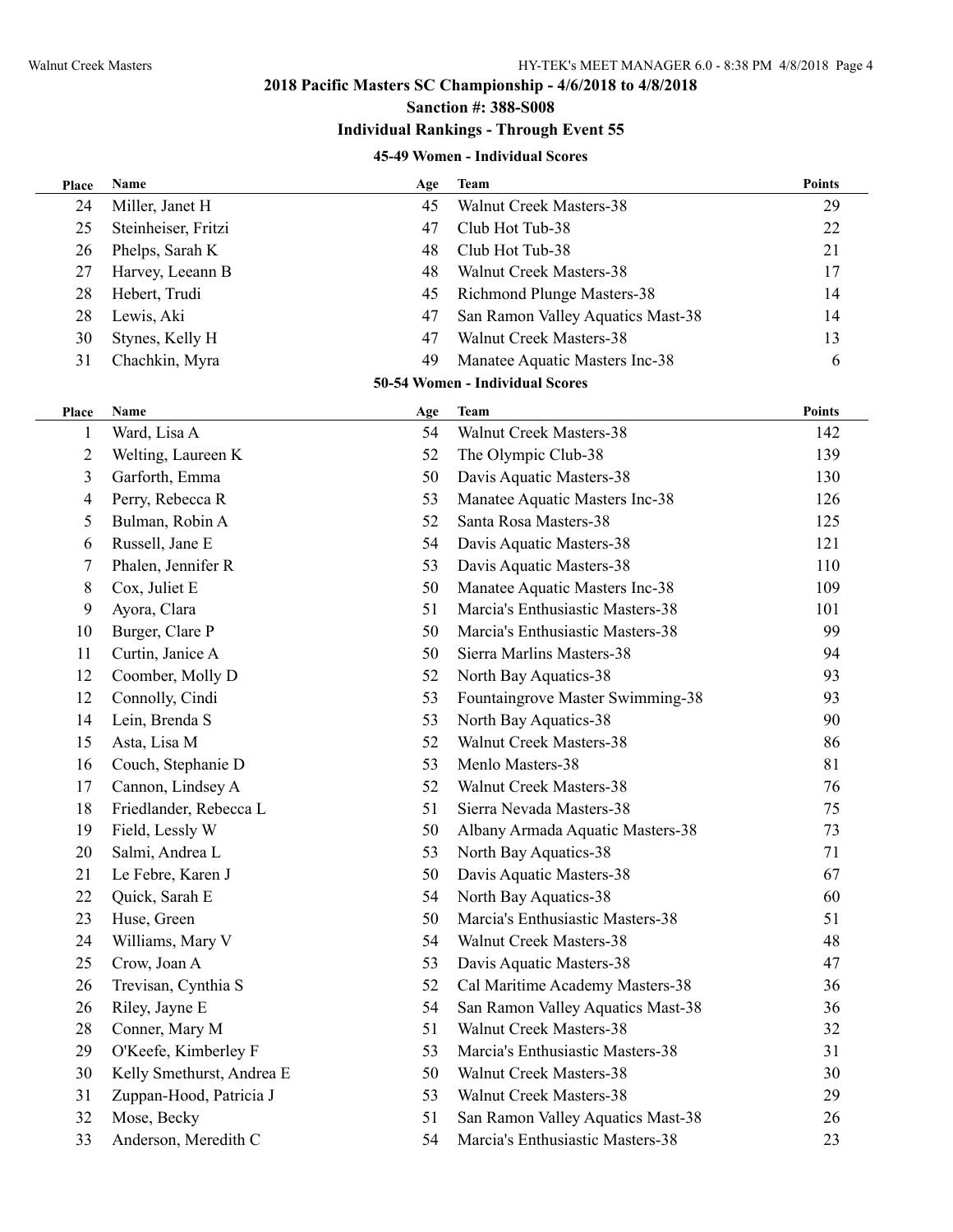**Sanction #: 388-S008**

| Name                | Age                                                                                                                                                                                                                                                                                                                                                                                                                                                                                                                                        | Team                              | <b>Points</b>                                                                                                                                                                                                                                                                                                                                                                                                        |
|---------------------|--------------------------------------------------------------------------------------------------------------------------------------------------------------------------------------------------------------------------------------------------------------------------------------------------------------------------------------------------------------------------------------------------------------------------------------------------------------------------------------------------------------------------------------------|-----------------------------------|----------------------------------------------------------------------------------------------------------------------------------------------------------------------------------------------------------------------------------------------------------------------------------------------------------------------------------------------------------------------------------------------------------------------|
| Boeger, Kari L      | 51                                                                                                                                                                                                                                                                                                                                                                                                                                                                                                                                         | Marcia's Enthusiastic Masters-38  | 16                                                                                                                                                                                                                                                                                                                                                                                                                   |
| Lewis, Melissa D    | 52                                                                                                                                                                                                                                                                                                                                                                                                                                                                                                                                         | North Bay Aquatics-38             | 16                                                                                                                                                                                                                                                                                                                                                                                                                   |
| Heath, Jennifer A   | 54                                                                                                                                                                                                                                                                                                                                                                                                                                                                                                                                         | Marcia's Enthusiastic Masters-38  | 12                                                                                                                                                                                                                                                                                                                                                                                                                   |
| McCormick, Ann      | 54                                                                                                                                                                                                                                                                                                                                                                                                                                                                                                                                         | Marcia's Enthusiastic Masters-38  | 11                                                                                                                                                                                                                                                                                                                                                                                                                   |
| Clark, Lyse A       | 53                                                                                                                                                                                                                                                                                                                                                                                                                                                                                                                                         | Club Hot Tub-38                   | 10                                                                                                                                                                                                                                                                                                                                                                                                                   |
|                     |                                                                                                                                                                                                                                                                                                                                                                                                                                                                                                                                            |                                   |                                                                                                                                                                                                                                                                                                                                                                                                                      |
| <b>Name</b>         |                                                                                                                                                                                                                                                                                                                                                                                                                                                                                                                                            | <b>Team</b>                       | <b>Points</b>                                                                                                                                                                                                                                                                                                                                                                                                        |
|                     | 57                                                                                                                                                                                                                                                                                                                                                                                                                                                                                                                                         | Santa Rosa Masters-38             | 147                                                                                                                                                                                                                                                                                                                                                                                                                  |
|                     | 58                                                                                                                                                                                                                                                                                                                                                                                                                                                                                                                                         |                                   | 130                                                                                                                                                                                                                                                                                                                                                                                                                  |
|                     | 59                                                                                                                                                                                                                                                                                                                                                                                                                                                                                                                                         | Marcia's Enthusiastic Masters-38  | 129                                                                                                                                                                                                                                                                                                                                                                                                                  |
|                     | 55                                                                                                                                                                                                                                                                                                                                                                                                                                                                                                                                         | <b>Walnut Creek Masters-38</b>    | 121                                                                                                                                                                                                                                                                                                                                                                                                                  |
|                     |                                                                                                                                                                                                                                                                                                                                                                                                                                                                                                                                            |                                   | 117                                                                                                                                                                                                                                                                                                                                                                                                                  |
|                     | 59                                                                                                                                                                                                                                                                                                                                                                                                                                                                                                                                         | <b>Walnut Creek Masters-38</b>    | 116                                                                                                                                                                                                                                                                                                                                                                                                                  |
|                     | 56                                                                                                                                                                                                                                                                                                                                                                                                                                                                                                                                         | Marcia's Enthusiastic Masters-38  | 108                                                                                                                                                                                                                                                                                                                                                                                                                  |
|                     | 55                                                                                                                                                                                                                                                                                                                                                                                                                                                                                                                                         | Marcia's Enthusiastic Masters-38  | 99                                                                                                                                                                                                                                                                                                                                                                                                                   |
|                     | 55                                                                                                                                                                                                                                                                                                                                                                                                                                                                                                                                         | Menlo Masters-38                  | 96                                                                                                                                                                                                                                                                                                                                                                                                                   |
|                     | 55                                                                                                                                                                                                                                                                                                                                                                                                                                                                                                                                         | <b>Walnut Creek Masters-38</b>    | 93                                                                                                                                                                                                                                                                                                                                                                                                                   |
|                     | 56                                                                                                                                                                                                                                                                                                                                                                                                                                                                                                                                         |                                   | 86                                                                                                                                                                                                                                                                                                                                                                                                                   |
|                     | 56                                                                                                                                                                                                                                                                                                                                                                                                                                                                                                                                         |                                   | 83                                                                                                                                                                                                                                                                                                                                                                                                                   |
|                     | 58                                                                                                                                                                                                                                                                                                                                                                                                                                                                                                                                         |                                   | 82                                                                                                                                                                                                                                                                                                                                                                                                                   |
|                     | 56                                                                                                                                                                                                                                                                                                                                                                                                                                                                                                                                         | <b>Walnut Creek Masters-38</b>    | 72                                                                                                                                                                                                                                                                                                                                                                                                                   |
|                     | 55                                                                                                                                                                                                                                                                                                                                                                                                                                                                                                                                         | Walnut Creek Masters-38           | 66                                                                                                                                                                                                                                                                                                                                                                                                                   |
|                     | 55                                                                                                                                                                                                                                                                                                                                                                                                                                                                                                                                         | Marcia's Enthusiastic Masters-38  | 57                                                                                                                                                                                                                                                                                                                                                                                                                   |
|                     | 56                                                                                                                                                                                                                                                                                                                                                                                                                                                                                                                                         |                                   | 55                                                                                                                                                                                                                                                                                                                                                                                                                   |
|                     | 55                                                                                                                                                                                                                                                                                                                                                                                                                                                                                                                                         | <b>Walnut Creek Masters-38</b>    | 51                                                                                                                                                                                                                                                                                                                                                                                                                   |
|                     | 59                                                                                                                                                                                                                                                                                                                                                                                                                                                                                                                                         | Walnut Creek Masters-38           | 47                                                                                                                                                                                                                                                                                                                                                                                                                   |
|                     | 56                                                                                                                                                                                                                                                                                                                                                                                                                                                                                                                                         | Uc38-38                           | 46                                                                                                                                                                                                                                                                                                                                                                                                                   |
| Breed, Robin H      | 57                                                                                                                                                                                                                                                                                                                                                                                                                                                                                                                                         | Marcia's Enthusiastic Masters-38  | 38                                                                                                                                                                                                                                                                                                                                                                                                                   |
| Gregoriev, Maria    | 59                                                                                                                                                                                                                                                                                                                                                                                                                                                                                                                                         | Uc38-38                           | 32                                                                                                                                                                                                                                                                                                                                                                                                                   |
| Chase, Tina K       | 58                                                                                                                                                                                                                                                                                                                                                                                                                                                                                                                                         | University of San Francisco Ma-38 | 31                                                                                                                                                                                                                                                                                                                                                                                                                   |
| Mammoser, Mary P    | 55                                                                                                                                                                                                                                                                                                                                                                                                                                                                                                                                         | Rolling Hills Mud Sharks-38       | 30                                                                                                                                                                                                                                                                                                                                                                                                                   |
| Pabon, Elizabeth    | 58                                                                                                                                                                                                                                                                                                                                                                                                                                                                                                                                         |                                   | 29                                                                                                                                                                                                                                                                                                                                                                                                                   |
|                     | 58                                                                                                                                                                                                                                                                                                                                                                                                                                                                                                                                         | Temescal Aquatic Masters-38       | 19                                                                                                                                                                                                                                                                                                                                                                                                                   |
| Elsbach, Kimberly D | 55                                                                                                                                                                                                                                                                                                                                                                                                                                                                                                                                         | Davis Aquatic Masters-38          | 19                                                                                                                                                                                                                                                                                                                                                                                                                   |
| Genua, Nicole L     | 55                                                                                                                                                                                                                                                                                                                                                                                                                                                                                                                                         |                                   | 17                                                                                                                                                                                                                                                                                                                                                                                                                   |
| Kahn, Mary J        | 58                                                                                                                                                                                                                                                                                                                                                                                                                                                                                                                                         | Davis Aquatic Masters-38          | 17                                                                                                                                                                                                                                                                                                                                                                                                                   |
| Cobble, Michele     | 55                                                                                                                                                                                                                                                                                                                                                                                                                                                                                                                                         | University of San Francisco Ma-38 | 14                                                                                                                                                                                                                                                                                                                                                                                                                   |
|                     |                                                                                                                                                                                                                                                                                                                                                                                                                                                                                                                                            |                                   |                                                                                                                                                                                                                                                                                                                                                                                                                      |
|                     |                                                                                                                                                                                                                                                                                                                                                                                                                                                                                                                                            |                                   | <b>Points</b>                                                                                                                                                                                                                                                                                                                                                                                                        |
|                     | 60                                                                                                                                                                                                                                                                                                                                                                                                                                                                                                                                         | Walnut Creek Masters-38           | 147                                                                                                                                                                                                                                                                                                                                                                                                                  |
|                     | 62                                                                                                                                                                                                                                                                                                                                                                                                                                                                                                                                         | Streamliners-38                   | 134                                                                                                                                                                                                                                                                                                                                                                                                                  |
|                     | 62                                                                                                                                                                                                                                                                                                                                                                                                                                                                                                                                         |                                   | 124                                                                                                                                                                                                                                                                                                                                                                                                                  |
|                     | 60                                                                                                                                                                                                                                                                                                                                                                                                                                                                                                                                         | Marcia's Enthusiastic Masters-38  | 117                                                                                                                                                                                                                                                                                                                                                                                                                  |
|                     | 64                                                                                                                                                                                                                                                                                                                                                                                                                                                                                                                                         |                                   | 113                                                                                                                                                                                                                                                                                                                                                                                                                  |
|                     | Walts, Merrie E<br>McNamara, Kathleen A<br>Rafkin, Louise<br>Taylor, Catherine W<br>Focha, Teresa M<br>Heim-Bowen, Suzanne M<br>Carboni, Lisa<br>Bennett, Sue<br>Matena, Jana<br>Alwan, Mary Ann N<br>Dibley, Allison M<br>Carroll, Leah A<br>Joyce, Martha O<br>Sotelo, Sophia S<br>Adler, Felicia M<br>Krause, Kim J<br>Cagigas, Debbie<br>Dewey, Vicky S<br>Angvert Harren, Eva<br>Lynott, Andrea D<br>McNamara, Margaret M<br>Name<br>Bilich, Bonnie M<br>Helmrich, Susan P<br>Quinn, Phyllis E<br>Haufler, Susan L<br>Hepworth, Linda | Age<br>57<br>Age                  | 55-59 Women - Individual Scores<br>University of San Francisco Ma-38<br>Modesto Area Aquatic Club-38<br>Walnut Creek Masters-38<br>Albany Armada Aquatic Masters-38<br>Tamalpais Aquatic Masters-38<br>East Bay Bat Rays Masters-38<br>Albany Armada Aquatic Masters-38<br>San Ramon Valley Aquatics Mast-38<br>60-64 Women - Individual Scores<br><b>Team</b><br>The Olympic Club-38<br>Rolling Hills Mud Sharks-38 |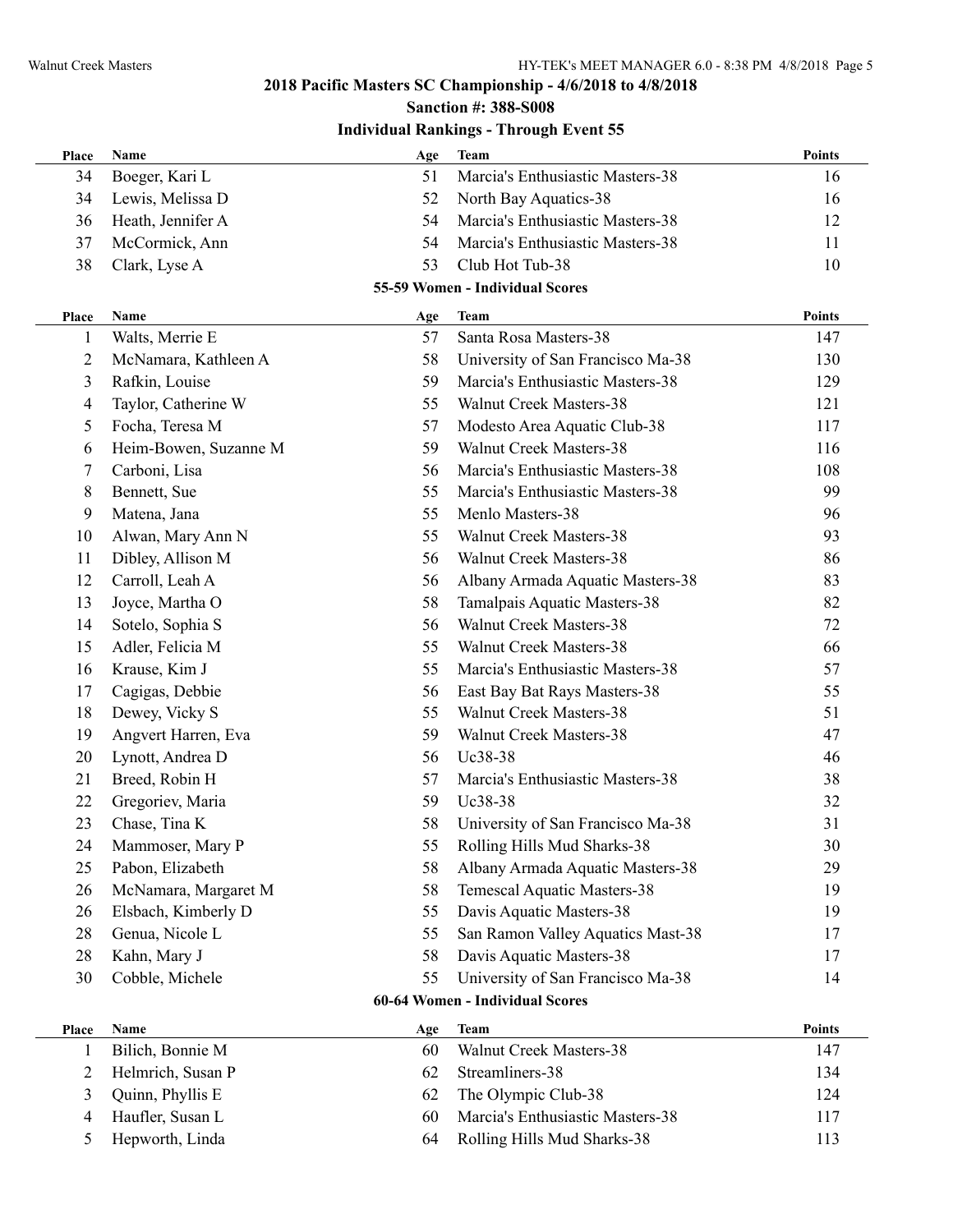### **2018 Pacific Masters SC Championship - 4/6/2018 to 4/8/2018 Sanction #: 388-S008**

| Place          | Name                    | Age | <b>Team</b>                         | <b>Points</b> |
|----------------|-------------------------|-----|-------------------------------------|---------------|
| 6              | Ogilvie, Carol M        | 62  | University of San Francisco Ma-38   | 111           |
| 7              | Nip, Carol J            | 60  | Albany Armada Aquatic Masters-38    | 108           |
| 8              | Willard, Mimi           | 64  | Swymnut Masters-38                  | 99            |
| 8              | Johnson, Marta          | 62  | <b>Walnut Creek Masters-38</b>      | 99            |
| 10             | Gill, Kathy             | 64  | Davis Aquatic Masters-38            | 93            |
| 11             | Boyer, Karen L          | 62  | Peninsula Community Center Mas-38   | 91            |
| 12             | Wheeler, Barbara C      | 61  | Tamalpais Aquatic Masters-38        | 82            |
| 13             | Bracken, Judy W         | 60  | Tri Valley Masters-38               | 74            |
| 14             | Eisenman, Judy A        | 64  | Tamalpais Aquatic Masters-38        | 70            |
| 15             | Dunn, Audrey J          | 64  | University of San Francisco Ma-38   | 69            |
| 16             | Sprouse, Cecily         | 61  | Davis Aquatic Masters-38            | 67            |
| 17             | Johnson, Julie M        | 60  | Marcia's Enthusiastic Masters-38    | 58            |
| 18             | Fox-Yoder, Kimberly     | 62  | <b>Walnut Creek Masters-38</b>      | 56            |
| 19             | Breiter, Carol A        | 62  | Marcia's Enthusiastic Masters-38    | 54            |
| 20             | Benjamin, Marcia S      | 61  | Marcia's Enthusiastic Masters-38    | 48            |
| 20             | Niccolls, Dorothy J     | 64  | University of San Francisco Ma-38   | 48            |
| 22             | O'Brien, Charlene A     | 61  | <b>Walnut Creek Masters-38</b>      | 42            |
| 23             | Albertson, Nay          | 63  | Walnut Creek Masters-38             | 36            |
| 24             | Ruymaker, Danielle      | 63  | Marcia's Enthusiastic Masters-38    | 32            |
| 25             | Ottati, Chris           | 62  | Walnut Creek Masters-38             | 16            |
| 26             | Spaulding, Denise M     | 62  | University of San Francisco Ma-38   | 15            |
| 27             | Mehler, Kate A          | 60  | Albany Armada Aquatic Masters-38    | 13            |
| 28             | Palmer, Teddy           | 63  | Manatee Aquatic Masters Inc-38      | 12            |
|                |                         |     | 65-69 Women - Individual Scores     |               |
| Place          | Name                    | Age | <b>Team</b>                         | <b>Points</b> |
| $\mathbf{1}$   | Val, Laura B            | 66  | Tamalpais Aquatic Masters-38        | 147           |
| $\overline{2}$ | Guthrie, Sally K        | 68  | Sierra Marlins Masters-38           | 141           |
| 3              | Collins, Susan M        | 68  | Walnut Creek Masters-38             | 133           |
| 4              | Coholan, Annette M      | 69  | Rolling Hills Mud Sharks-38         | 125           |
| 5              | Litman, Jacklyn         | 67  | Ucsf Masters-38                     | 120           |
| 6              | Blew, Susan             | 65  | Streamliners-38                     | 113           |
| 7              | Campbell, Martha C      | 69  | University of San Francisco Ma-38   | 105           |
| 8              | Cohn, Darcy C           | 67  | University of San Francisco Ma-38   | 102           |
| 9              | Cambra-Brungard, Jeanne | 65  | Ladera Oaks Masters-38              | 63            |
| 10             | Taub, Pamela A          | 67  | Walnut Creek Masters-38             | 62            |
| 11             | Patterson, Cheryl M     | 66  | <b>Walnut Creek Masters-38</b>      | 55            |
| 12             | Rothrock, Gretchen A    | 68  | Walnut Creek Masters-38             | 47            |
|                |                         |     | 70-74 Women - Individual Scores     |               |
| Place          | Name                    | Age | <b>Team</b>                         | <b>Points</b> |
| $\mathbf{1}$   | Shaps, Ruth Y           | 70  | Manatee Aquatic Masters Inc-38      | 147           |
| $\overline{2}$ | Barnea, Daniela         | 73  | <b>Stanford Masters Swimming-38</b> | 143           |
| 3              | Scott, Stephanie I      | 71  | Walnut Creek Masters-38             | 140           |
| 4              | Armstrong, Judy K       | 70  | Marcia's Enthusiastic Masters-38    | 130           |
| 5              | Iwamoto, Mizuho         | 70  | Davis Aquatic Masters-38            | 121           |